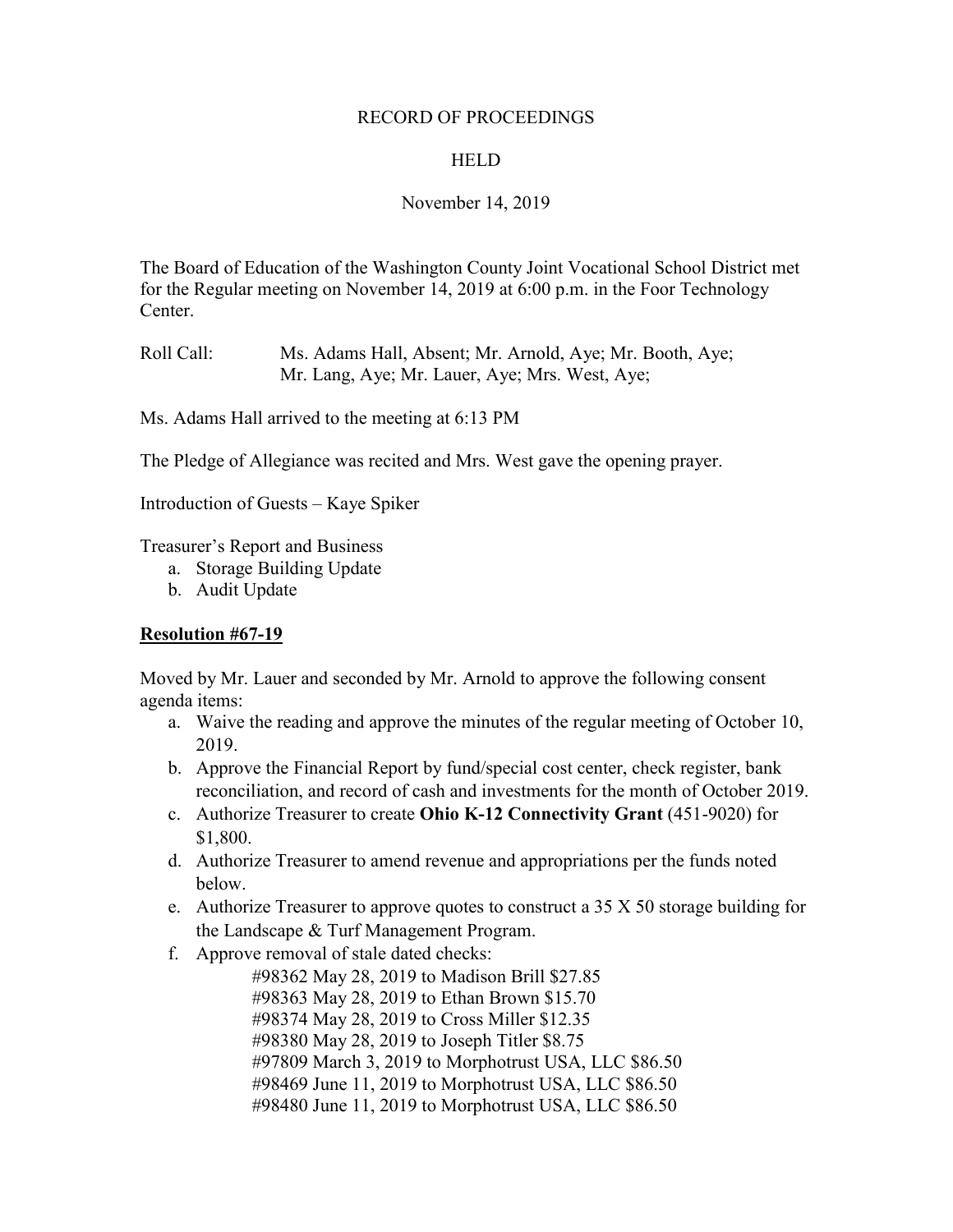Page 6173 Minutes – Washington County JVS District November 14, 2019

> #98481 June 11, 2019 to Morphotrust USA, LLC \$86.50 #98520 June 11, 2019 to Morphotrust USA, LLC \$86.50 #98211 May 9, 2019 to Taylor Harney \$15.00 #98776 August 8, 2019 to Deasia Johnson \$16.25

|                                           | <b>Official</b> | <b>AMEND</b> | <b>TOTAL</b>       | <b>TEMP</b>                 |          | <b>TOTAL</b>              |
|-------------------------------------------|-----------------|--------------|--------------------|-----------------------------|----------|---------------------------|
|                                           | <b>CERT</b>     | <b>CERT</b>  | <b>AMENDED</b>     | Approp                      | Approp   | <b>FINAL</b>              |
|                                           | 7/1/2019        | 11/14/2019   | <b>CERTIFICATE</b> | 7/1/2019                    |          | 11/14/2019 APPROPRIATIONS |
| <b>General Fund</b>                       | 12,530,230.22   |              | 12,530,230.22      | 6,647,132.00                |          | 6,697,502.00              |
|                                           |                 |              |                    |                             |          |                           |
| <b>Special Revenue Funds</b>              |                 |              |                    |                             |          |                           |
| 007 Staff Service Fund                    | 17,469.78       |              | 17,469.78          | 1,000.00                    |          | 2,500.00                  |
| 019-919F - Foundation Fund - Outdoor      | 55,000.00       |              | 55,000.00          | 55,000.00                   |          | 55,000.00                 |
| 019-919J - JobsOhio                       | 259,877.00      |              | 259,877.00         | 259,877.00                  |          | 259,877.00                |
| 451-9019 Ohio K-12 Connectivity Grant     | 1,800.00        |              | 1,800.00           | 0.00                        | 1,800.00 | 1,800.00                  |
| 451-9020 Ohio K-12 Connectivity Grant     | 0.00            | 1,800.00     | 1,800.00           | 0.00                        | 1,800.00 | 1,800.00                  |
| 467-9020 Student Wellness & Success       | 0.00            |              | 94,435.00          | 0.00                        |          | 94,435.00                 |
| 499-916D Adult Diploma                    | 40,357.76       |              | 40,357.76          | 40,000.00                   |          | 40,000.00                 |
| 499-919J Regional Job Training Grant      | 75,767.50       |              | 75,767.50          | 75,767.50                   |          | 75,767.50                 |
| 501-9019 ASPIRE Grant                     | (6, 273.49)     |              | 0.00               | 0.00                        |          | 0.00                      |
| 501-9020 ASPIRE Grant                     | 53,900.00       |              | 53,900.00          | 53,900.00                   |          | 53,900.00                 |
| 524-919A Carl Perkins - Adult (FY19)      | (8,220.26)      |              | 0.00               | 0.00                        |          | 0.00                      |
| 524-919S Carl Perkins - Secondary (FY19)  | 3,466.11        |              | 13,681.09          | 13,681.09                   |          | 13,681.09                 |
| 524-920A Carl Perkins - Adult (FY20)      | 111,125.28      |              | 111,125.28         | 111,125.28                  |          | 111,125.28                |
| 524-920S Carl Perkins - Secondary (FY20)  | 143,528.12      |              | 143,528.12         | 143,528.12                  |          | 143,528.12                |
| 599 ARC - Power IGNAO Grant               | 73,428.06       |              | 73,428.06          | 73,428.06                   |          | 73,428.06                 |
| 599-918R Rural Education Achievement      | 343.81          |              | 343.81             | 343.81                      |          | 343.81                    |
| 599-919R Rural Education Achievement      | 7,067.00        |              | 7,067.00           | 7,067.00                    |          | 7,067.00                  |
| 599-920R Rural Education Achievement      | 0.00            |              | 55,425.00          | 0.00                        |          | 55,425.00                 |
|                                           |                 |              |                    |                             |          |                           |
| Total                                     | 828,636.67      | 1,800.00     | 1,005,005.40       | 834,717.86                  | 3,600.00 | 989,677.86                |
|                                           |                 |              |                    |                             |          |                           |
| <b>Capital Projects Funds</b>             |                 |              |                    |                             |          |                           |
| 003 Permanent Improvement Fund            | 408,344.54      |              | 408,344.54         | 200,000.00                  |          | 300,000.00                |
|                                           |                 |              |                    |                             |          |                           |
| Total                                     | 408,344.54      | 0.00         | 408,344.54         | 200,000.00                  | 0.00     | 300,000.00                |
|                                           |                 |              |                    |                             |          |                           |
| <b>Enterprise</b>                         |                 |              |                    |                             |          |                           |
| 006 Lunchroom Fund                        | 341,919.25      |              | 341,919.25         | 211,816.00                  |          | 211,816.00                |
| 009 Uniform Supply Fund                   | 107,914.98      |              | 107,914.98         | 44,465.00                   |          | 46,430.00                 |
| 011 Rotary-Customer Service               | 162,304.01      |              | 162,304.01         | 72,400.00                   |          | 72,400.00                 |
| 012 Adult Education Fund                  | 3,728,381.15    |              | 3,755,702.15       | 2,536,202.00                |          | 2,546,202.00              |
|                                           |                 |              |                    |                             |          |                           |
|                                           |                 |              |                    |                             |          |                           |
| Totall                                    | 4,340,519.39    | 0.00         | 4,367,840.39       | 2,864,883.00                | 0.00     | 2,876,848.00              |
|                                           |                 |              |                    |                             |          |                           |
| <b>Internal Service</b>                   |                 |              | 0.00               |                             |          | 0.00                      |
| Fiduciary                                 |                 |              |                    |                             |          |                           |
| 007-9001 Scholarship Fund                 | 6,531.72        |              | 6,531.72           | 6,531.00                    |          | 6,531.00                  |
| 007-9002 Mid Ohio Valley Council Scholars | 6,301.12        |              | 6,301.12           | 6,301.00                    |          | 6,301.00                  |
| 007-9003 Marietta Foundation Fund         | 2,780.00        |              | 2,780.00           | 2,000.00                    |          | 2,750.00                  |
| 022 Pell Grants                           | 400,000.00      |              | 400,000.00         | 400,000.00                  |          | 400,000.00                |
| 022 Unclaimed Funds                       | 583.40          |              |                    | 0.00                        |          |                           |
|                                           |                 |              | 583.40             |                             |          | 0.00                      |
| 200 Student Activity Fund                 | 98,114.56       |              | 98,114.56          | 62,462.62                   |          | 71,186.01                 |
| Total                                     | 514,310.80      | 0.00         | 514,310.80         | 477,294.62                  | 0.00     | 486,768.01                |
|                                           |                 |              |                    |                             |          |                           |
| <b>TOTAL</b>                              | 18.622.041.62   | 1.800.00     |                    | 18.825.731.35 11.024.027.48 | 3.600.00 | 11.350.795.87             |

#### **WASHINGTON COUNTY CAREER CENTER** FY 20 CERTIFICATE/APPROPRIATIONS

22-Oct-2019

Roll Call: Ms. Adams Hall, Absent; Mr. Arnold, Aye; Mr. Booth, Aye; Mr. Lang, Aye; Mr. Lauer, Aye; Mrs. West, Aye; President West declared the resolution adopted.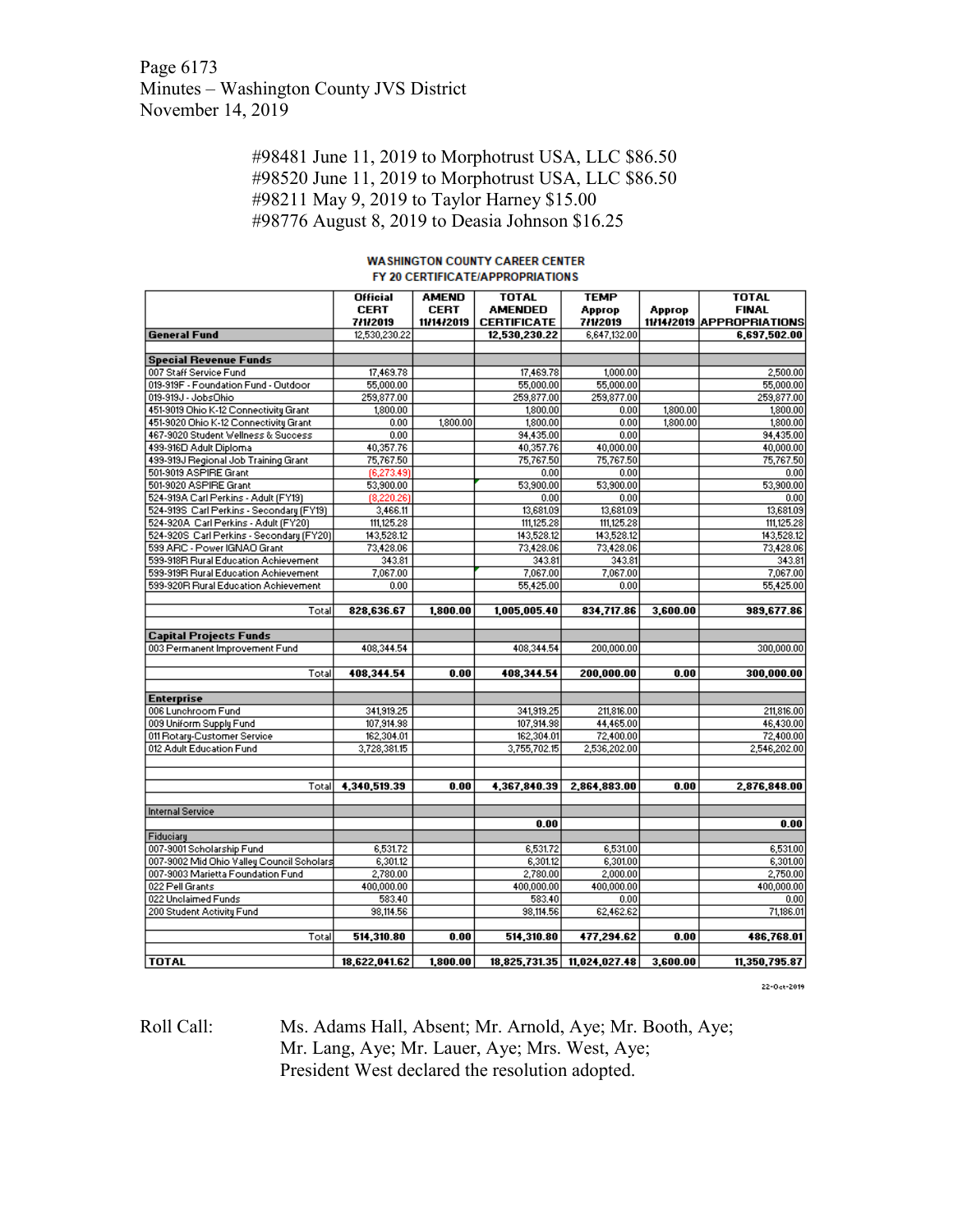Page 6174 Minutes – Washington County JVS District November 14, 2019

## **Resolution #68-19 – Section 125 Premium Only Plan 2020**

Moved by Mr. Booth and seconded by Mr. Arnold to approve the following resolution:

**Resolved**, that the form of Section 125 Cafeteria Plan effective January 01, 2020, is hereby approved and adopted and the Treasurer of the Washington County Career center is authorized and directed to execute the Plan as the "Administrator".

**Resolved**, that the Administrator shall be instructed to take such actions that are deemed necessary and proper in order to implement the Plan, and to set up adequate accounting and administrative procedures to provide benefits under the Plan.

**Resolved**, that the Administrator shall act as soon as possible to notify the employees of the adoption of the Plan in the form of the Summary of Plan Description.

Roll Call: Ms. Adams Hall, Absent; Mr. Arnold, Aye; Mr. Booth, Aye; Mr. Lang, Aye; Mr. Lauer, Aye; Mrs. West, Aye; President West declared the resolution adopted.

Superintendent's Report and Business

- a. Thanksgiving Dinner November 27
- b. Board Christmas Appreciation Dinner December 12 (next meeting)
- c. Honor Roll  $1^{st}$  9 Weeks (available at meeting)

## **Resolution #69-19**

Moved by Mr. Lauer seconded by Mr. Booth to adopt the consent agenda items:

- a. Accept the following donations:
	- 1. Richard Leach, 713 Devola Street, Marietta, OH 45750, donated supplies and materials to Building Technology.
	- 2. Wesley Bunner, 717 Franklin Avenue, Belpre, OH 45714, donated medical supplies to our Medical College Prep and Patient Health Care Programs.
- b. Employ the following part-time Adult Technical Training instructors for the year ending June 30, 2020:

| <b>Name</b>            | Area                     | Rate/Hr. | <b>Effective</b>  |
|------------------------|--------------------------|----------|-------------------|
| *Jennifer Shoup        | Medical Assistant        | \$20.80  | November 18, 2019 |
| Jessica Townsend       | <b>Medical Assistant</b> | \$21.60  | November 18, 2019 |
| Charles (Danny) Wilson | <b>DIT</b>               | \$46.00  | November 18, 2019 |
| Charles (Danny) Wilson | Ind Maint Mech.          | \$32.00  | November 18, 2019 |
| Charles (Danny) Wilson | Instrumentation &        | \$32.00  | November 18, 2019 |
|                        | Electricity              |          |                   |

\*Pending FBI/BCI Background Checks